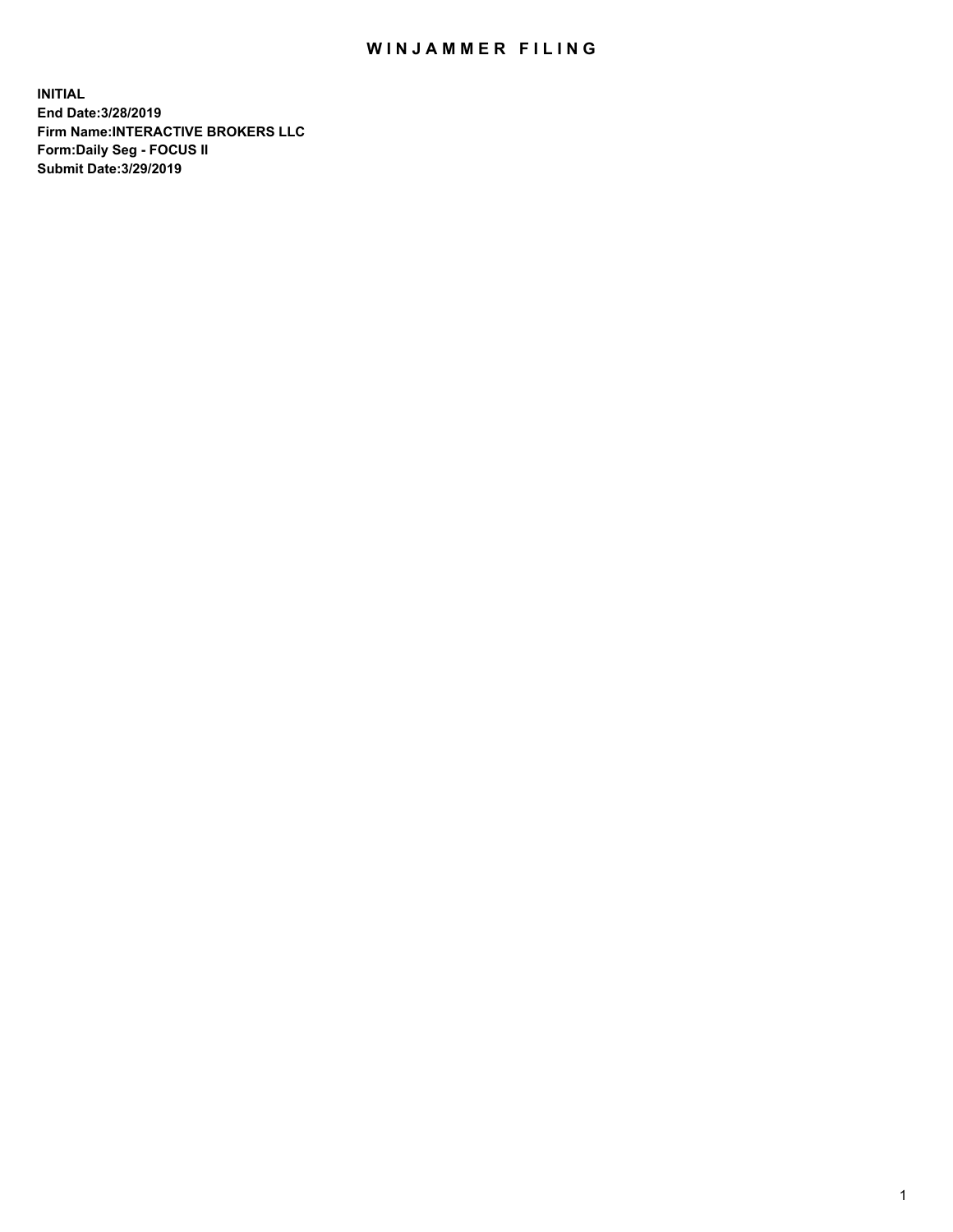**INITIAL End Date:3/28/2019 Firm Name:INTERACTIVE BROKERS LLC Form:Daily Seg - FOCUS II Submit Date:3/29/2019 Daily Segregation - Cover Page**

| Name of Company                                                                                                                                                                                                                                                                                                                | <b>INTERACTIVE BROKERS LLC</b>                                                                  |
|--------------------------------------------------------------------------------------------------------------------------------------------------------------------------------------------------------------------------------------------------------------------------------------------------------------------------------|-------------------------------------------------------------------------------------------------|
| <b>Contact Name</b>                                                                                                                                                                                                                                                                                                            | James Menicucci                                                                                 |
| <b>Contact Phone Number</b>                                                                                                                                                                                                                                                                                                    | 203-618-8085                                                                                    |
| <b>Contact Email Address</b>                                                                                                                                                                                                                                                                                                   | jmenicucci@interactivebrokers.c<br>om                                                           |
| FCM's Customer Segregated Funds Residual Interest Target (choose one):<br>a. Minimum dollar amount: ; or<br>b. Minimum percentage of customer segregated funds required:% ; or<br>c. Dollar amount range between: and; or<br>d. Percentage range of customer segregated funds required between:% and%.                         | $\overline{\mathbf{0}}$<br>$\overline{\mathbf{0}}$<br>155,000,000 245,000,000<br>0 <sub>0</sub> |
| FCM's Customer Secured Amount Funds Residual Interest Target (choose one):<br>a. Minimum dollar amount: ; or<br>b. Minimum percentage of customer secured funds required:% ; or<br>c. Dollar amount range between: and; or<br>d. Percentage range of customer secured funds required between:% and%.                           | $\overline{\mathbf{0}}$<br>0<br>80,000,000 120,000,000<br>0 <sub>0</sub>                        |
| FCM's Cleared Swaps Customer Collateral Residual Interest Target (choose one):<br>a. Minimum dollar amount: ; or<br>b. Minimum percentage of cleared swaps customer collateral required:% ; or<br>c. Dollar amount range between: and; or<br>d. Percentage range of cleared swaps customer collateral required between:% and%. | $\overline{\mathbf{0}}$<br><u>0</u><br>$\underline{0}$ $\underline{0}$<br>00                    |

Attach supporting documents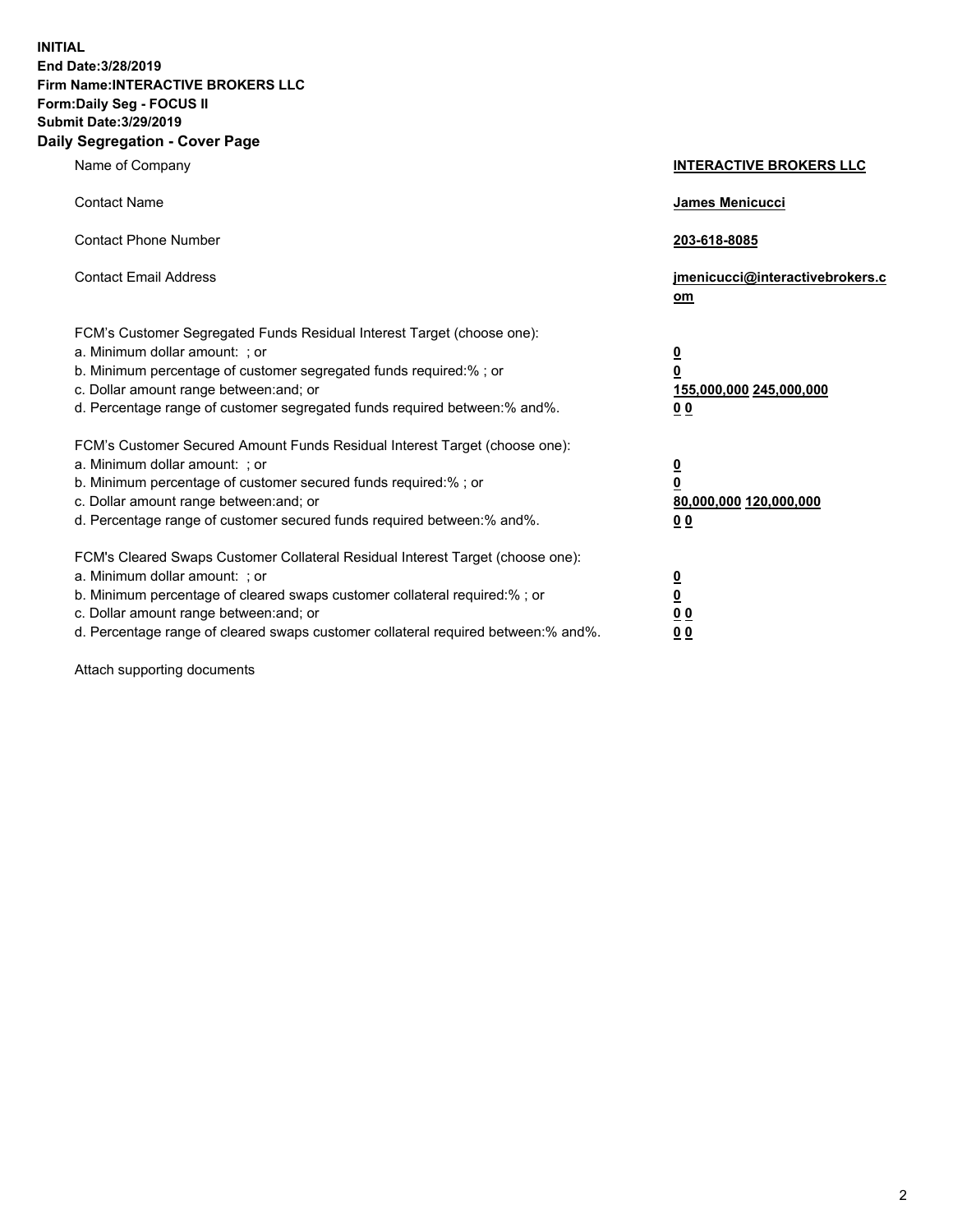## **INITIAL End Date:3/28/2019 Firm Name:INTERACTIVE BROKERS LLC Form:Daily Seg - FOCUS II Submit Date:3/29/2019 Daily Segregation - Secured Amounts**

|     | Daily Segregation - Secured Aniounts                                                                 |                                  |
|-----|------------------------------------------------------------------------------------------------------|----------------------------------|
|     | Foreign Futures and Foreign Options Secured Amounts                                                  |                                  |
|     | Amount required to be set aside pursuant to law, rule or regulation of a foreign                     | $0$ [7305]                       |
|     | government or a rule of a self-regulatory organization authorized thereunder                         |                                  |
| 1.  | Net ledger balance - Foreign Futures and Foreign Option Trading - All Customers                      |                                  |
|     | A. Cash                                                                                              | 426,018,642 [7315]               |
|     | B. Securities (at market)                                                                            | $0$ [7317]                       |
| 2.  | Net unrealized profit (loss) in open futures contracts traded on a foreign board of trade            | 7,268,504 [7325]                 |
| 3.  | Exchange traded options                                                                              |                                  |
|     | a. Market value of open option contracts purchased on a foreign board of trade                       | 98,321 [7335]                    |
|     | b. Market value of open contracts granted (sold) on a foreign board of trade                         | $-18,087$ [7337]                 |
| 4.  | Net equity (deficit) (add lines 1.2. and 3.)                                                         | 433,367,380 [7345]               |
| 5.  | Account liquidating to a deficit and account with a debit balances - gross amount                    | 13,068 [7351]                    |
|     | Less: amount offset by customer owned securities                                                     | 0 [7352] 13,068 [7354]           |
| 6.  | Amount required to be set aside as the secured amount - Net Liquidating Equity                       | 433,380,448 [7355]               |
|     | Method (add lines 4 and 5)                                                                           |                                  |
| 7.  | Greater of amount required to be set aside pursuant to foreign jurisdiction (above) or line          | 433,380,448 [7360]               |
|     | 6.                                                                                                   |                                  |
|     | FUNDS DEPOSITED IN SEPARATE REGULATION 30.7 ACCOUNTS                                                 |                                  |
| 1.  | Cash in banks                                                                                        |                                  |
|     | A. Banks located in the United States                                                                | 63,371,072 [7500]                |
|     | B. Other banks qualified under Regulation 30.7                                                       | 0 [7520] 63,371,072 [7530]       |
| 2.  | Securities                                                                                           |                                  |
|     | A. In safekeeping with banks located in the United States                                            | 412,248,045 [7540]               |
|     | B. In safekeeping with other banks qualified under Regulation 30.7                                   | 0 [7560] 412,248,045 [7570]      |
| 3.  | Equities with registered futures commission merchants                                                |                                  |
|     | A. Cash                                                                                              | $0$ [7580]                       |
|     | <b>B.</b> Securities                                                                                 | $0$ [7590]                       |
|     | C. Unrealized gain (loss) on open futures contracts                                                  | $0$ [7600]                       |
|     | D. Value of long option contracts                                                                    | $0$ [7610]                       |
|     | E. Value of short option contracts                                                                   | 0 [7615] 0 [7620]                |
| 4.  | Amounts held by clearing organizations of foreign boards of trade                                    |                                  |
|     | A. Cash                                                                                              | $0$ [7640]                       |
|     | <b>B.</b> Securities                                                                                 | $0$ [7650]                       |
|     | C. Amount due to (from) clearing organization - daily variation<br>D. Value of long option contracts | $0$ [7660]                       |
|     |                                                                                                      | $0$ [7670]                       |
| 5.  | E. Value of short option contracts                                                                   | 0 [7675] 0 [7680]                |
|     | Amounts held by members of foreign boards of trade<br>A. Cash                                        | 73,368,538 [7700]                |
|     | <b>B.</b> Securities                                                                                 | $0$ [7710]                       |
|     | C. Unrealized gain (loss) on open futures contracts                                                  | 5,940,345 [7720]                 |
|     | D. Value of long option contracts                                                                    | 98,321 [7730]                    |
|     | E. Value of short option contracts                                                                   | -18,087 [7735] 79,389,117 [7740] |
| 6.  | Amounts with other depositories designated by a foreign board of trade                               | 0 [7760]                         |
| 7.  | Segregated funds on hand                                                                             | $0$ [7765]                       |
| 8.  | Total funds in separate section 30.7 accounts                                                        | 555,008,234 [7770]               |
| 9.  | Excess (deficiency) Set Aside for Secured Amount (subtract line 7 Secured Statement                  | 121,627,786 [7380]               |
|     | Page 1 from Line 8)                                                                                  |                                  |
| 10. | Management Target Amount for Excess funds in separate section 30.7 accounts                          | 80,000,000 [7780]                |
| 11. | Excess (deficiency) funds in separate 30.7 accounts over (under) Management Target                   | 41,627,786 [7785]                |
|     |                                                                                                      |                                  |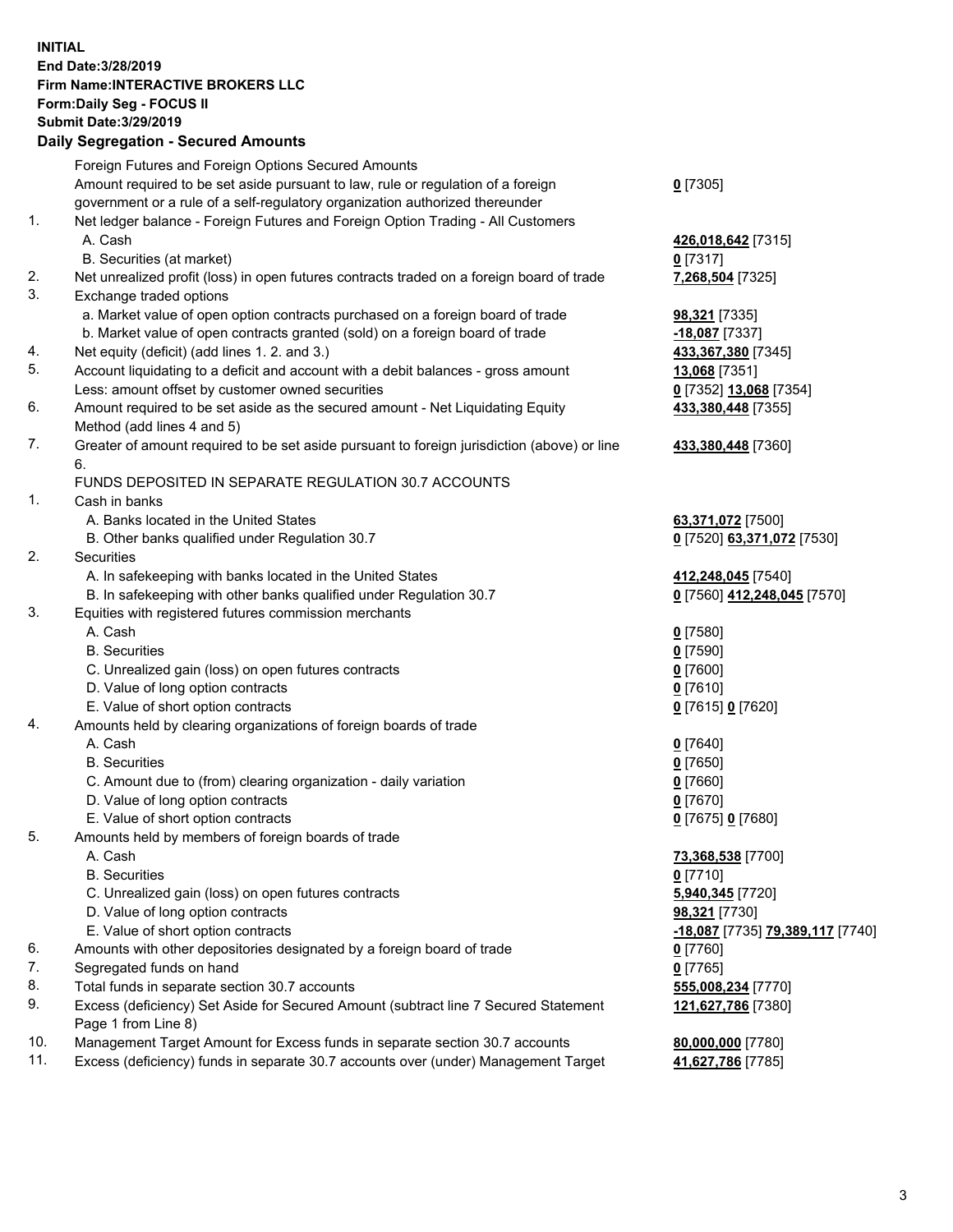**INITIAL End Date:3/28/2019 Firm Name:INTERACTIVE BROKERS LLC Form:Daily Seg - FOCUS II Submit Date:3/29/2019 Daily Segregation - Segregation Statement** SEGREGATION REQUIREMENTS(Section 4d(2) of the CEAct) 1. Net ledger balance A. Cash **3,764,332,938** [7010] B. Securities (at market) **0** [7020] 2. Net unrealized profit (loss) in open futures contracts traded on a contract market **-11,971,971** [7030] 3. Exchange traded options A. Add market value of open option contracts purchased on a contract market **135,658,666** [7032] B. Deduct market value of open option contracts granted (sold) on a contract market **-201,032,090** [7033] 4. Net equity (deficit) (add lines 1, 2 and 3) **3,686,987,543** [7040] 5. Accounts liquidating to a deficit and accounts with debit balances - gross amount **1,322,310** [7045] Less: amount offset by customer securities **0** [7047] **1,322,310** [7050] 6. Amount required to be segregated (add lines 4 and 5) **3,688,309,853** [7060] FUNDS IN SEGREGATED ACCOUNTS 7. Deposited in segregated funds bank accounts A. Cash **517,574,246** [7070] B. Securities representing investments of customers' funds (at market) **2,240,182,590** [7080] C. Securities held for particular customers or option customers in lieu of cash (at market) **0** [7090] 8. Margins on deposit with derivatives clearing organizations of contract markets A. Cash **4,987,872** [7100] B. Securities representing investments of customers' funds (at market) **1,205,442,269** [7110] C. Securities held for particular customers or option customers in lieu of cash (at market) **0** [7120] 9. Net settlement from (to) derivatives clearing organizations of contract markets **-12,743,314** [7130] 10. Exchange traded options A. Value of open long option contracts **136,044,245** [7132] B. Value of open short option contracts **-201,434,475** [7133] 11. Net equities with other FCMs A. Net liquidating equity **0** [7140] B. Securities representing investments of customers' funds (at market) **0** [7160] C. Securities held for particular customers or option customers in lieu of cash (at market) **0** [7170] 12. Segregated funds on hand **0** [7150] 13. Total amount in segregation (add lines 7 through 12) **3,890,053,433** [7180] 14. Excess (deficiency) funds in segregation (subtract line 6 from line 13) **201,743,580** [7190] 15. Management Target Amount for Excess funds in segregation **155,000,000** [7194] **46,743,580** [7198]

16. Excess (deficiency) funds in segregation over (under) Management Target Amount Excess